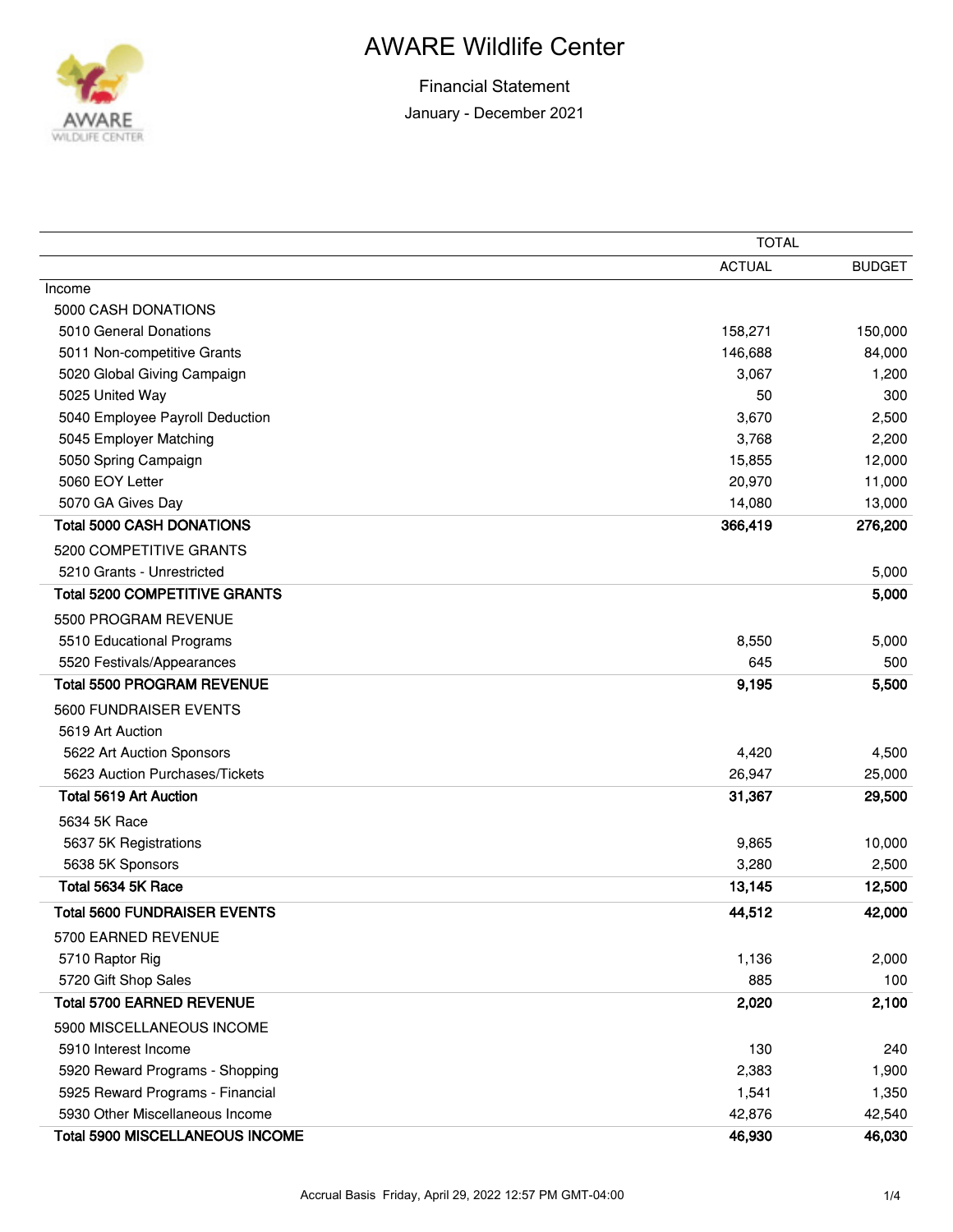

|                                              | <b>TOTAL</b>  |               |
|----------------------------------------------|---------------|---------------|
|                                              | <b>ACTUAL</b> | <b>BUDGET</b> |
| 5950 Special Project 1                       | 5,650         |               |
| <b>Total Income</b>                          | \$474,725     | \$376,830     |
| <b>GROSS PROFIT</b>                          | \$474,725     | \$376,830     |
| Expenses                                     |               |               |
| 6000 SALARIES                                | 6,669         |               |
| 6020 Non-exempt - Straight Time              | 212,292       | 227,000       |
| 6025 Non-exempt - Overtime                   | 1,419         | 1,135         |
| <b>Total 6000 SALARIES</b>                   | 220,380       | 228,135       |
| 6100 OTHER COMPENSATION                      |               |               |
| 6110 Bonuses                                 | 26,000        | 10,000        |
| <b>Total 6100 OTHER COMPENSATION</b>         | 26,000        | 10,000        |
| 6200 PAYROLL TAXES                           | $-548$        |               |
| 6230 State Unemployment                      | 365           | 2,858         |
| 6240 Medicare                                | 3,573         | 3,572         |
| 6250 Social Security                         | 15,276        | 14,764        |
| <b>Total 6200 PAYROLL TAXES</b>              | 18,666        | 21,194        |
| 6500 FEES FOR SERVICES                       |               |               |
| 6540 Audit                                   |               | 1,000         |
| 6570 Accounting                              | 1,045         |               |
| <b>Total 6500 FEES FOR SERVICES</b>          | 1,045         | 1,000         |
| 6600 ORGANIZATIONAL EXPENSES                 |               |               |
| 6640 Food/Meals                              | 183           |               |
| 6670 Licenses/Permits                        | 260           | 500           |
| 6690 Organizational Memberships              |               |               |
| 6691 Purchasing Memberships                  |               | 120           |
| 6692 Other Memberships                       |               | 330           |
| <b>Total 6690 Organizational Memberships</b> |               | 450           |
| <b>Total 6600 ORGANIZATIONAL EXPENSES</b>    | 443           | 950           |
| 6700 MARKETING                               |               |               |
| 6720 Advertising                             | 606           |               |
| <b>Total 6700 MARKETING</b>                  | 606           |               |
| 6800 STAFF EXPENSES                          |               |               |
| 6810 Prof. Licenses/Memberships              | 230           | 400           |
| 6820 Staff Uniforms                          |               | 1,000         |
| 6830 Subscriptions/Ref. Materials            |               | 300           |
| 6840 Education/Conf Registration             | 300           | 1,000         |
| 6860 Staff Medical                           | 2,231         | 1,500         |
| <b>Total 6800 STAFF EXPENSES</b>             | 2,761         | 4,200         |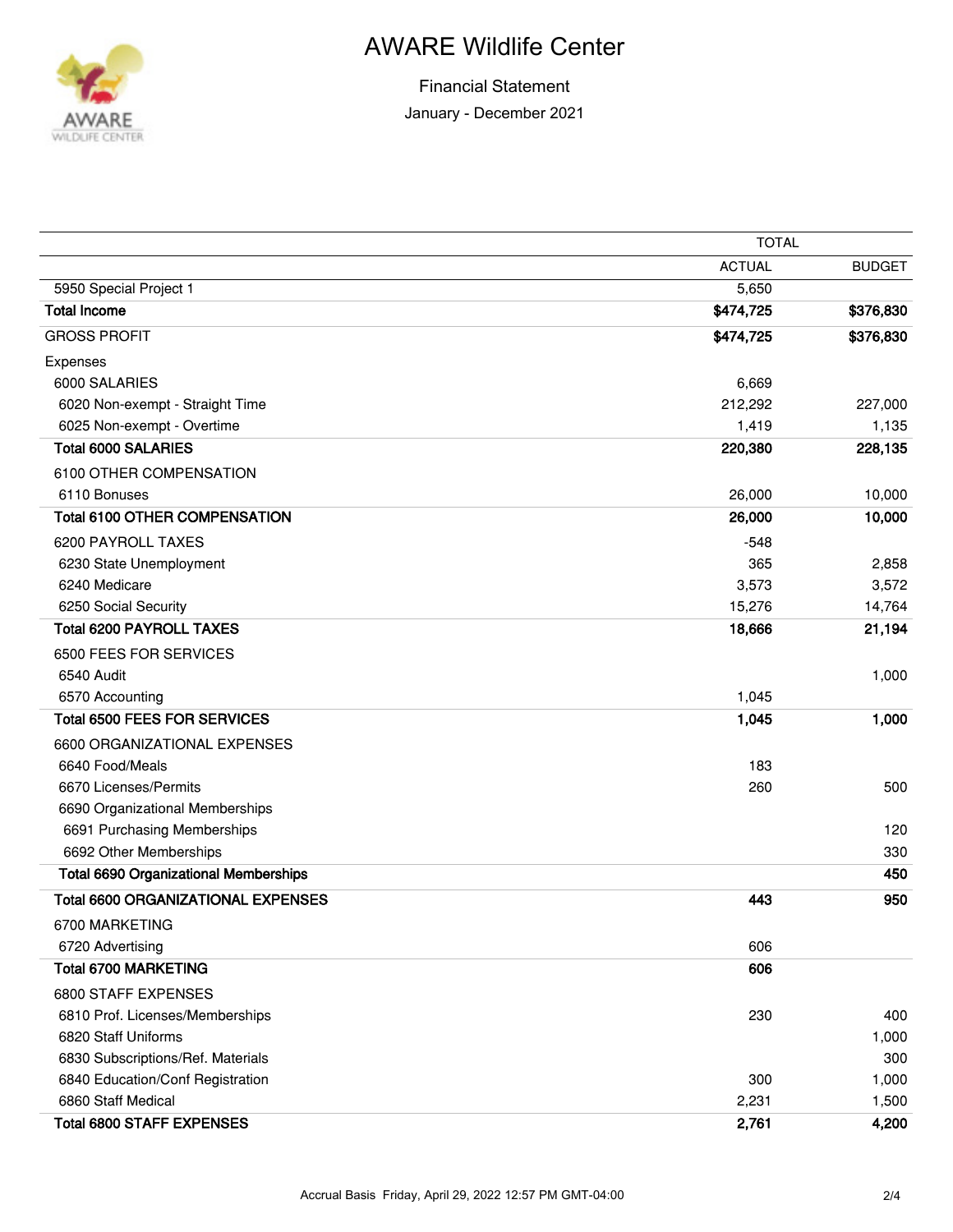

|                                           | <b>TOTAL</b>  |               |  |
|-------------------------------------------|---------------|---------------|--|
|                                           | <b>ACTUAL</b> | <b>BUDGET</b> |  |
| 6900 VOLUNTEER EXPENSES                   |               |               |  |
| 6910 Volunteer Events                     | 147           | 2,000         |  |
| 6920 Volunteer Coordination               | 444           |               |  |
| 6940 Volunteer Misc                       | 391           | 100           |  |
| <b>Total 6900 VOLUNTEER EXPENSES</b>      | 982           | 2,100         |  |
| 7000 OFFICE EXPENSES                      |               |               |  |
| 7010 Office Supplies                      | 328           | 200           |  |
| 7020 Postage/Shipping                     | 313           | 400           |  |
| 7030 Printing                             |               | 100           |  |
| 7040 Office Equipment                     |               | 100           |  |
| 7062 EOY Letter                           | 3,217         | 2,000         |  |
| 7070 Bank/Credit Card Fees                |               |               |  |
| 7072 EFT Fees                             | 20            |               |  |
| Total 7070 Bank/Credit Card Fees          | 20            |               |  |
| 7080 Financial Trans Charges              |               |               |  |
| 7081 PayPal Fees                          |               | 250           |  |
| 7083 Global Giving Transaction Chg        | 66            | 50            |  |
| 7084 Credit Card Merchant Fees            | 4,164         | 3,300         |  |
| 7086 Benevity Fees                        | 207           | 100           |  |
| <b>Total 7080 Financial Trans Charges</b> | 4,437         | 3,700         |  |
| <b>Total 7000 OFFICE EXPENSES</b>         | 8,315         | 6,500         |  |
| 7200 INFORMATION TECHNOLOGY               |               |               |  |
| 7210 Software                             | 2,448         | 1,800         |  |
| 7215 Payroll Direct Deposit               | 1,718         | 1,600         |  |
| 7220 Telecom Services                     | 1,269         | 2,000         |  |
| 7230 Web Site                             | 690           | 750           |  |
| 7240 Email Communication                  | 1,228         | 1,300         |  |
| <b>Total 7200 INFORMATION TECHNOLOGY</b>  | 7,352         | 7,450         |  |
| 7300 OCCUPANCY/FACILITIES                 |               |               |  |
| 7310 Building Materials                   | 2,155         | 2,000         |  |
| 7315 Equipment                            | 194           | 1,000         |  |
| 7317 Equip. Maintenance                   |               | 100           |  |
| 7318 Equip. Rental                        | 1,828         | 2,300         |  |
| 7320 Building Maintenance                 |               | 1,000         |  |
| 7325 Furniture and Fixtures               |               | 200           |  |
| <b>Total 7300 OCCUPANCY/FACILITIES</b>    | 4,177         | 6,600         |  |
| 7400 TRAVEL                               |               |               |  |
| 7450 Parking                              |               | 100           |  |
| Total 7400 TRAVEL                         |               | 100           |  |